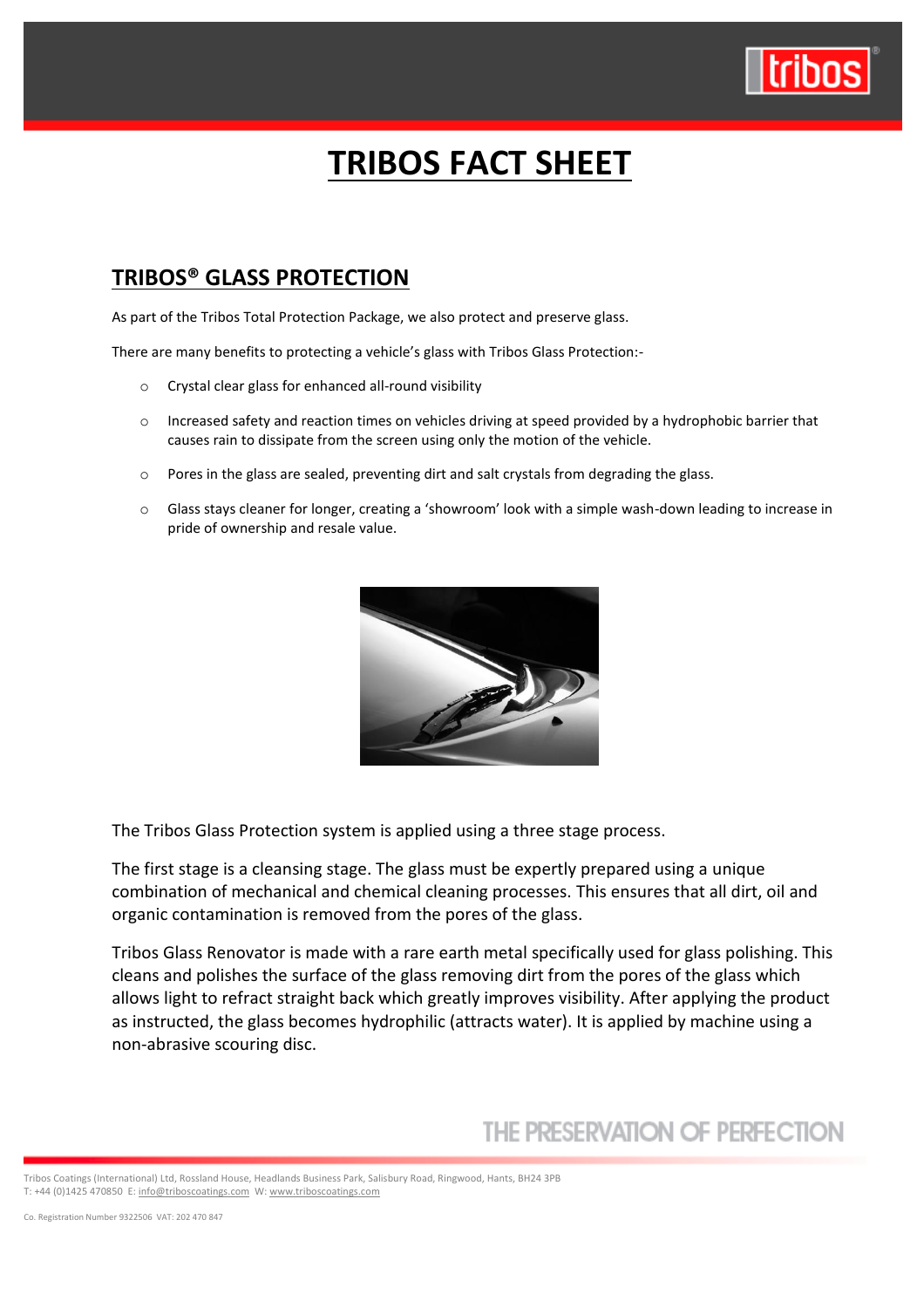

The second stage is a further cleanser. Tribos Glass Neutraliser is used to PH neutralise the glass and evaporate any water from the pores of the glass. It is similar to using alcohol to remove oils – it leaves the glass surgically clean and prepares the surface for the protector to bond to the glass.

The third and final stage is the application of the Tribos Glass Protector.

This is applied with a clean microfibre cloth. It fills the pores of the glass and leaves a hydrophobic coating (repels water). The product bonds to the surface and will not wash off as it forms a barrier between the surface and the environment. Once the surface is sealed, dirt cannot penetrate the pores of the glass and this maintains the improved visibility and the ease of cleaning. Furthermore, the hydrophobic property of the glass leads to an increased reaction time whilst driving in the rain.

Applying a hydrophobic coating to a glass surface increases the contact angle when compared to normal glass. This reduces the surface area of the water droplets that remain in contact with the glass, therefore, allowing them to fall away quicker.

A contact angle of 90˚ and above would normally be classed as hydrophobic – following a Tribos Glass Protection Treatment, the contact angle can be measured at 104˚.



For more information and to find your nearest stockist, please contact us:-

[info@triboscoatings.com](mailto:info@triboscoatings.com) / +44 (0)1425 470850 / [www.triboscoatings.com](http://www.triboscoatings.com/)

## THE PRESERVATION OF PERFECTION

Tribos Coatings (International) Ltd, Rossland House, Headlands Business Park, Salisbury Road, Ringwood, Hants, BH24 3PB T: +44 (0)1425 470850 E[: info@triboscoatings.com](mailto:info@triboscoatings.com) W[: www.triboscoatings.com](http://www.triboscoatings.com/)